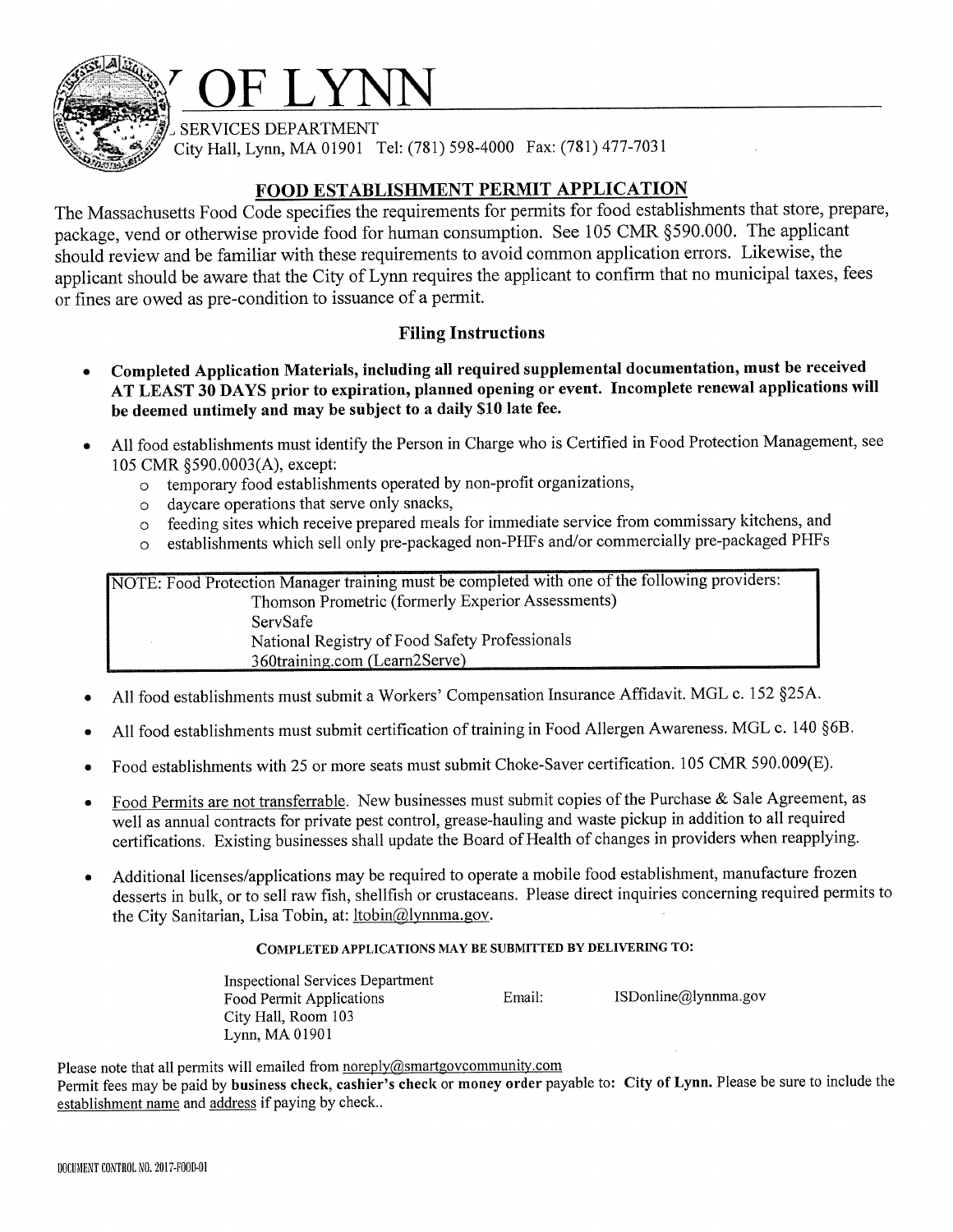${\tt CITY}$  OF  ${\tt LYNN}$ INSPECTIONAL SERVICES DEPARTMENT FOOD PERMIT APPLICATION updated 3/31/20<br>PAGE 2

 $\sim$ 

 $\frac{1}{2}$ 

 $\ldots$ 

 $\overline{a}$ 

 $\cdot$ 

|                                                                                                       | <b>FOOD ESTABLISHMENT PERMIT APPLICATION</b>                                            |  |  |  |
|-------------------------------------------------------------------------------------------------------|-----------------------------------------------------------------------------------------|--|--|--|
| Permit Length:                                                                                        | Status:                                                                                 |  |  |  |
| Annual Permit/Renewal                                                                                 | $\Box$ Renewal                                                                          |  |  |  |
| New Ownership<br>$\Box$ Seasonal                                                                      | Change of Name/Same Ownership                                                           |  |  |  |
| $\Box$ Temporary** (proceed to page 5)                                                                | New Food Establishment                                                                  |  |  |  |
| <b>Establishment Name:</b>                                                                            |                                                                                         |  |  |  |
| Location Address:                                                                                     |                                                                                         |  |  |  |
| Mailing Address:                                                                                      |                                                                                         |  |  |  |
| <b>Establishment Telephone:</b>                                                                       | Email:                                                                                  |  |  |  |
| Applicant Name/Title:                                                                                 |                                                                                         |  |  |  |
| <b>Applicant Address:</b>                                                                             |                                                                                         |  |  |  |
| Applicant Telephone:                                                                                  | Email:                                                                                  |  |  |  |
| 24 Hour Emergency No.:                                                                                |                                                                                         |  |  |  |
|                                                                                                       |                                                                                         |  |  |  |
| Owner Name/Title (if different):                                                                      |                                                                                         |  |  |  |
| Owner Address:                                                                                        |                                                                                         |  |  |  |
| Ownership Structure:                                                                                  | $\Box$ Individual<br>$\Box$ Partnership $\Box$ Corporation                              |  |  |  |
|                                                                                                       |                                                                                         |  |  |  |
|                                                                                                       | $\Box$ Association $\Box$ Other:                                                        |  |  |  |
|                                                                                                       |                                                                                         |  |  |  |
|                                                                                                       | IF CORPORATION/PARTNERSHIP PROVIDE NAME, TITLE & HOME ADDRESS FOR EACH OFFICER/PARTNER: |  |  |  |
|                                                                                                       |                                                                                         |  |  |  |
|                                                                                                       |                                                                                         |  |  |  |
|                                                                                                       |                                                                                         |  |  |  |
|                                                                                                       |                                                                                         |  |  |  |
|                                                                                                       |                                                                                         |  |  |  |
|                                                                                                       |                                                                                         |  |  |  |
|                                                                                                       |                                                                                         |  |  |  |
| Person Directly Responsible for Daily Operations (Owner, Person in Charge, Supervisor, Manager, etc.) |                                                                                         |  |  |  |
| Name & Title:                                                                                         |                                                                                         |  |  |  |
| Telephone:                                                                                            | Email:                                                                                  |  |  |  |
| District/Regional Supervisor (if applicable):                                                         |                                                                                         |  |  |  |
| Name & Title:                                                                                         |                                                                                         |  |  |  |
| Telephone:                                                                                            | Email:                                                                                  |  |  |  |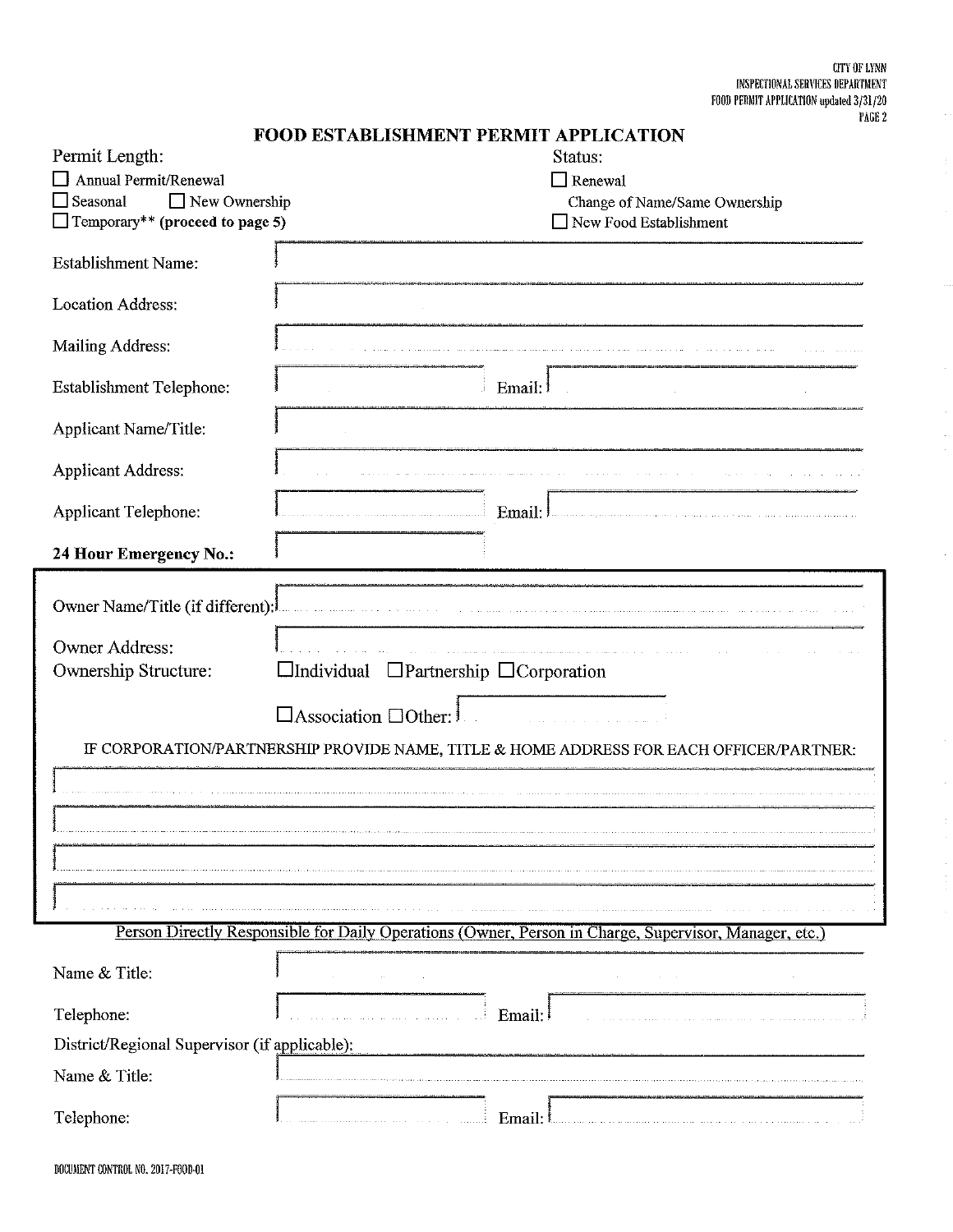#### **CITY OF LYNN** INSPECTIONAL SERVICES DEPARTMENT FOOD PERMIT APPLICATION updated 3/31/20 PAGE 3

| Dates/Times (Seasonal):<br>Days/Hrs of Operation:                                                                                                                                                                                                                                                                                      |                                                                              |                                                     |                                                                                |  |  |  |
|----------------------------------------------------------------------------------------------------------------------------------------------------------------------------------------------------------------------------------------------------------------------------------------------------------------------------------------|------------------------------------------------------------------------------|-----------------------------------------------------|--------------------------------------------------------------------------------|--|--|--|
| Check all food activities which apply:<br>Sale of Commercially Pre-<br>packaged Non-PHFs                                                                                                                                                                                                                                               | $\Box$ Preparation of Non-PHFs                                               | $\Box$ PHFs cooked to order                         | $\Box$ Prepared PHFs for Hot/Cold<br>holding for Single Meal<br>Service        |  |  |  |
| □ Sale of Commercially Pre-<br>packaged PHFs                                                                                                                                                                                                                                                                                           | $\Box$ Reheating Commercially<br>Processed Foods for Service<br>w/in 4 hours | □ PHFs cooked to order                              | □ Hot PHF Cooked & Cooled<br>or Hot Held for more than<br>Single Meal Service  |  |  |  |
| □ Sale of Raw Animals Foods<br>(Deli Meats)                                                                                                                                                                                                                                                                                            | $\Box$ Delivery of Packaged PHFs                                             | □ Hot PHF Cooked & Cooled<br>or Hot Held            | $\Box$ PHF/RTE Foods for Highly<br>Susceptible Population Facility             |  |  |  |
| □ Vacuum Packaging/Cook<br>Chill                                                                                                                                                                                                                                                                                                       | □ Customer Self-Service of<br>Non-PHF/Non-Perishables<br>Only                | □ Customer Self-Service                             | Prepares Food or Single<br>Meals for Catered Events or<br>Instit. Food Service |  |  |  |
| $\Box$ Ice manufactured &<br>packaged for retail sale                                                                                                                                                                                                                                                                                  | $\Box$ Juice manufactured &<br>packaged for retail sale                      | □ Uses a process requiring a<br>Variance/HACCP Plan | $\Box$ Offers RTE/PHF in bulk<br>quantities                                    |  |  |  |
| <b>Definitions:</b>                                                                                                                                                                                                                                                                                                                    | PHF - potentially hazardous food (time/temp controls required)               |                                                     |                                                                                |  |  |  |
| Non-PHFs - non-potentially hazardous food (no time/temp controls required)<br>RTE - ready to eat foods (e.g. sandwiches, salads, muffins which need no further processing)                                                                                                                                                             |                                                                              |                                                     |                                                                                |  |  |  |
|                                                                                                                                                                                                                                                                                                                                        |                                                                              | □ Food Delivery                                     |                                                                                |  |  |  |
| $\Box$ Retail $\Box$<br>$\Box$ Dine-in Food Service $\beta$                                                                                                                                                                                                                                                                            | Sq. FT).<br>Seats)                                                           | $\Box$ Catering<br>Manufacturer Frozen Desserts     |                                                                                |  |  |  |
| □ Instit. Food Service ( meals/day)                                                                                                                                                                                                                                                                                                    |                                                                              | □ Mobile Food Vendor                                |                                                                                |  |  |  |
| □ Takeout Food Service                                                                                                                                                                                                                                                                                                                 |                                                                              | □ Special Event/Food Service                        |                                                                                |  |  |  |
| Gross Sales Last Year)                                                                                                                                                                                                                                                                                                                 |                                                                              |                                                     |                                                                                |  |  |  |
| Water Source:                                                                                                                                                                                                                                                                                                                          |                                                                              | Sewage Disposal:                                    |                                                                                |  |  |  |
| Dumpster:                                                                                                                                                                                                                                                                                                                              | $\Box$ Yes $\Box$ No                                                         | Waste Hauler:                                       |                                                                                |  |  |  |
| Food Supplier Name:                                                                                                                                                                                                                                                                                                                    |                                                                              |                                                     |                                                                                |  |  |  |
| Food Supplier Address:                                                                                                                                                                                                                                                                                                                 |                                                                              |                                                     |                                                                                |  |  |  |
| I, the undersigned, attest to the accuracy of the information provided in this application and I affirm that the food<br>establishment operation will comply with 105 CMR 590.000 and all other applicable law. I have been instructed by the Board<br>of Health on how to obtain copies of 105 CMR 590.000 and the federal food code. |                                                                              |                                                     |                                                                                |  |  |  |

**Applicant Signature** 

Pursuant to MGL c. 62C § 49A, I certify under the penalties of perjury that I have filed all state tax returns and paid state taxes as required by law.

SSN/Federal Tax ID Number:

Owner/Corporate Officer's Signature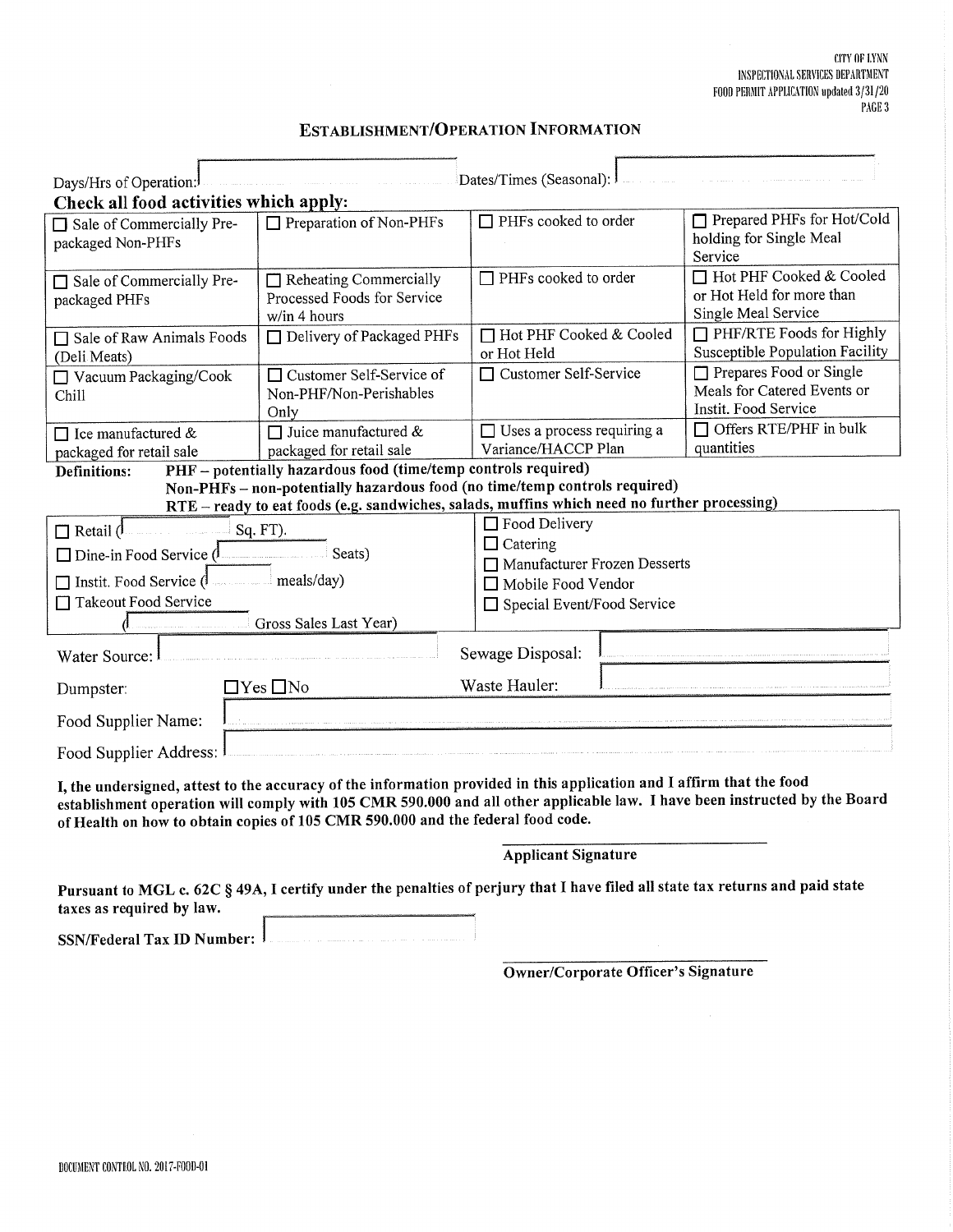### FOOD ESTABLISHMENT FEE WORKSHEET

#### **Instructions**

See the fee for each food-related activity your establishment engages in. Total all checked lines to determine the total Food Establishment fee.

#### FOOD ESTABLISHMENT PERMIT FEE

| $a_{\cdot}$ | TYPE 1                       |        |
|-------------|------------------------------|--------|
|             |                              |        |
|             |                              |        |
|             |                              |        |
| b.          | TYPE <sub>2</sub>            |        |
|             |                              |        |
|             |                              |        |
|             |                              |        |
| c.          | TYPE 3                       |        |
|             |                              |        |
|             |                              |        |
|             |                              |        |
| d.          | TYPE 4                       |        |
|             |                              |        |
|             |                              |        |
|             |                              |        |
| e.          | Catering Services (6 months) | 200.00 |
| f.          |                              |        |
| g.          |                              |        |
| h.          |                              |        |
|             |                              |        |

## **TOTAL ANNUAL FEE:**

\*\* PERMIT FEE DUE UPON APPLICATION\*\* FOR NEW BUSINESSES PERMIT WILL ISSUE ONLY AFTER PRE-OPENING INSPECTION

### **OFFICIAL USE ONLY**

Method of Payment:

Processed by:

 $\Box$  Cash

□ Business/Cashier's Check or Money Order

□ Credit/Debit Card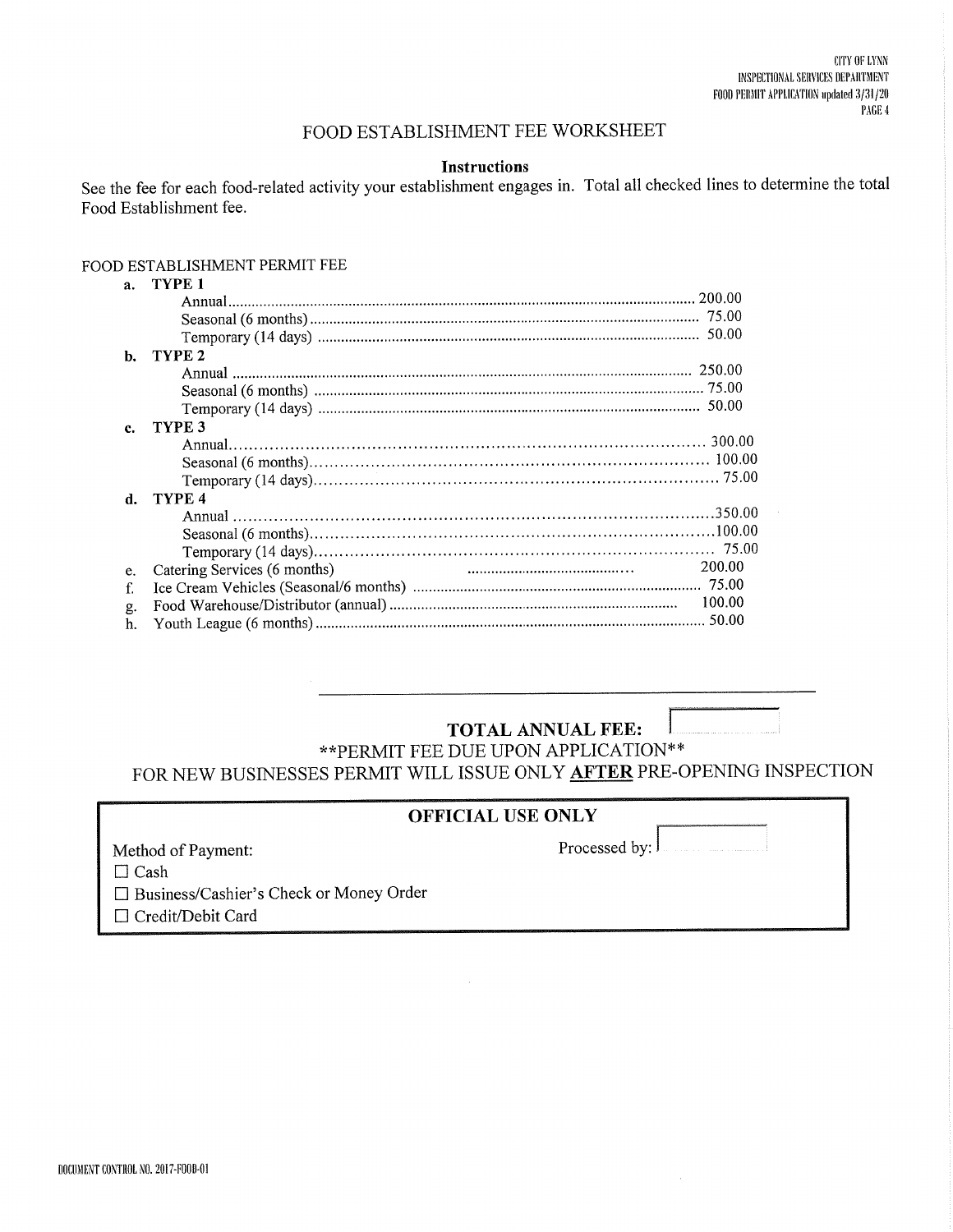| <b>The Commonwealth of Massachusetts</b>                                                                                                                                                                                       |                                                           |  |  |  |  |  |
|--------------------------------------------------------------------------------------------------------------------------------------------------------------------------------------------------------------------------------|-----------------------------------------------------------|--|--|--|--|--|
| <b>Department of Industrial Accidents</b>                                                                                                                                                                                      |                                                           |  |  |  |  |  |
| <b>Office of Investigations</b>                                                                                                                                                                                                |                                                           |  |  |  |  |  |
| <b>Lafayette City Center</b>                                                                                                                                                                                                   |                                                           |  |  |  |  |  |
|                                                                                                                                                                                                                                |                                                           |  |  |  |  |  |
| 2 Avenue de Lafayette, Boston, MA 02111-1750<br>www.mass.gov/dia                                                                                                                                                               |                                                           |  |  |  |  |  |
| <b>Workers' Compensation Insurance Affidavit: General Businesses</b>                                                                                                                                                           |                                                           |  |  |  |  |  |
|                                                                                                                                                                                                                                |                                                           |  |  |  |  |  |
| <b>Applicant Information</b>                                                                                                                                                                                                   | <b>Please Print Legibly</b>                               |  |  |  |  |  |
|                                                                                                                                                                                                                                |                                                           |  |  |  |  |  |
|                                                                                                                                                                                                                                |                                                           |  |  |  |  |  |
|                                                                                                                                                                                                                                | Phone $\#$ :                                              |  |  |  |  |  |
| Are you an employer? Check the appropriate box:                                                                                                                                                                                | <b>Business Type (required):</b>                          |  |  |  |  |  |
| $1.$ I am a employer with ____________ employees (full and/                                                                                                                                                                    | 5. Retail                                                 |  |  |  |  |  |
| or part-time).*                                                                                                                                                                                                                | Restaurant/Bar/Eating Establishment                       |  |  |  |  |  |
| 2.1<br>I am a sole proprietor or partnership and have no                                                                                                                                                                       | Office and/or Sales (incl. real estate, auto, etc.)<br>7. |  |  |  |  |  |
| employees working for me in any capacity.                                                                                                                                                                                      | $\blacksquare$ Non-profit<br>8.                           |  |  |  |  |  |
| [No workers' comp. insurance required]                                                                                                                                                                                         | Entertainment                                             |  |  |  |  |  |
| 3. We are a corporation and its officers have exercised<br>their right of exemption per c. 152, $\S1(4)$ , and we have                                                                                                         |                                                           |  |  |  |  |  |
| no employees. [No workers' comp. insurance required]**                                                                                                                                                                         | 10. Manufacturing                                         |  |  |  |  |  |
| We are a non-profit organization, staffed by volunteers,                                                                                                                                                                       | 11. Health Care                                           |  |  |  |  |  |
| with no employees. [No workers' comp. insurance req.]                                                                                                                                                                          |                                                           |  |  |  |  |  |
| *Any applicant that checks box #1 must also fill out the section below showing their workers' compensation policy information.                                                                                                 |                                                           |  |  |  |  |  |
| **If the corporate officers have exempted themselves, but the corporation has other employees, a workers' compensation policy is required and such an<br>organization should check box #1.                                     |                                                           |  |  |  |  |  |
|                                                                                                                                                                                                                                |                                                           |  |  |  |  |  |
| I am an employer that is providing workers' compensation insurance for my employees. Below is the policy information.                                                                                                          |                                                           |  |  |  |  |  |
| Insurance Company Name: Name Company Name Company Name Company Name Company Name Company Name Company Name Company of the Company of the Company of the Company of the Company of the Company of the Company of the Company of |                                                           |  |  |  |  |  |
|                                                                                                                                                                                                                                |                                                           |  |  |  |  |  |
|                                                                                                                                                                                                                                |                                                           |  |  |  |  |  |
|                                                                                                                                                                                                                                |                                                           |  |  |  |  |  |
| Policy # or Self-ins. Lic. #                                                                                                                                                                                                   | Expiration Date:                                          |  |  |  |  |  |
| Attach a copy of the workers' compensation policy declaration page (showing the policy number and expiration date).                                                                                                            |                                                           |  |  |  |  |  |
| Failure to secure coverage as required under § 25A of MGL c. 152 can lead to the imposition of criminal penalties of a fine up                                                                                                 |                                                           |  |  |  |  |  |
| to \$1,500.00 and/or one-year imprisonment, as well as civil penalties in the form of a STOP WORK ORDER and a fine of up to                                                                                                    |                                                           |  |  |  |  |  |
| \$250.00 a day against the violator. Be advised that a copy of this statement may be forwarded to the Office of Investigations of                                                                                              |                                                           |  |  |  |  |  |
| the DIA for insurance coverage verification.                                                                                                                                                                                   |                                                           |  |  |  |  |  |
| I do hereby certify, under the pains and penalties of perjury that the information provided above is true and correct.                                                                                                         |                                                           |  |  |  |  |  |
|                                                                                                                                                                                                                                |                                                           |  |  |  |  |  |
| Signature:                                                                                                                                                                                                                     | Date:                                                     |  |  |  |  |  |
| Phone #:                                                                                                                                                                                                                       |                                                           |  |  |  |  |  |
|                                                                                                                                                                                                                                |                                                           |  |  |  |  |  |
|                                                                                                                                                                                                                                |                                                           |  |  |  |  |  |
|                                                                                                                                                                                                                                |                                                           |  |  |  |  |  |
| <b>Issuing Authority (check one):</b>                                                                                                                                                                                          |                                                           |  |  |  |  |  |
| 1. Board of Health 2. Building Department 3. City/Town Clerk 4. Licensing Board                                                                                                                                                |                                                           |  |  |  |  |  |
|                                                                                                                                                                                                                                |                                                           |  |  |  |  |  |
|                                                                                                                                                                                                                                | <b>Phone</b>                                              |  |  |  |  |  |
|                                                                                                                                                                                                                                |                                                           |  |  |  |  |  |